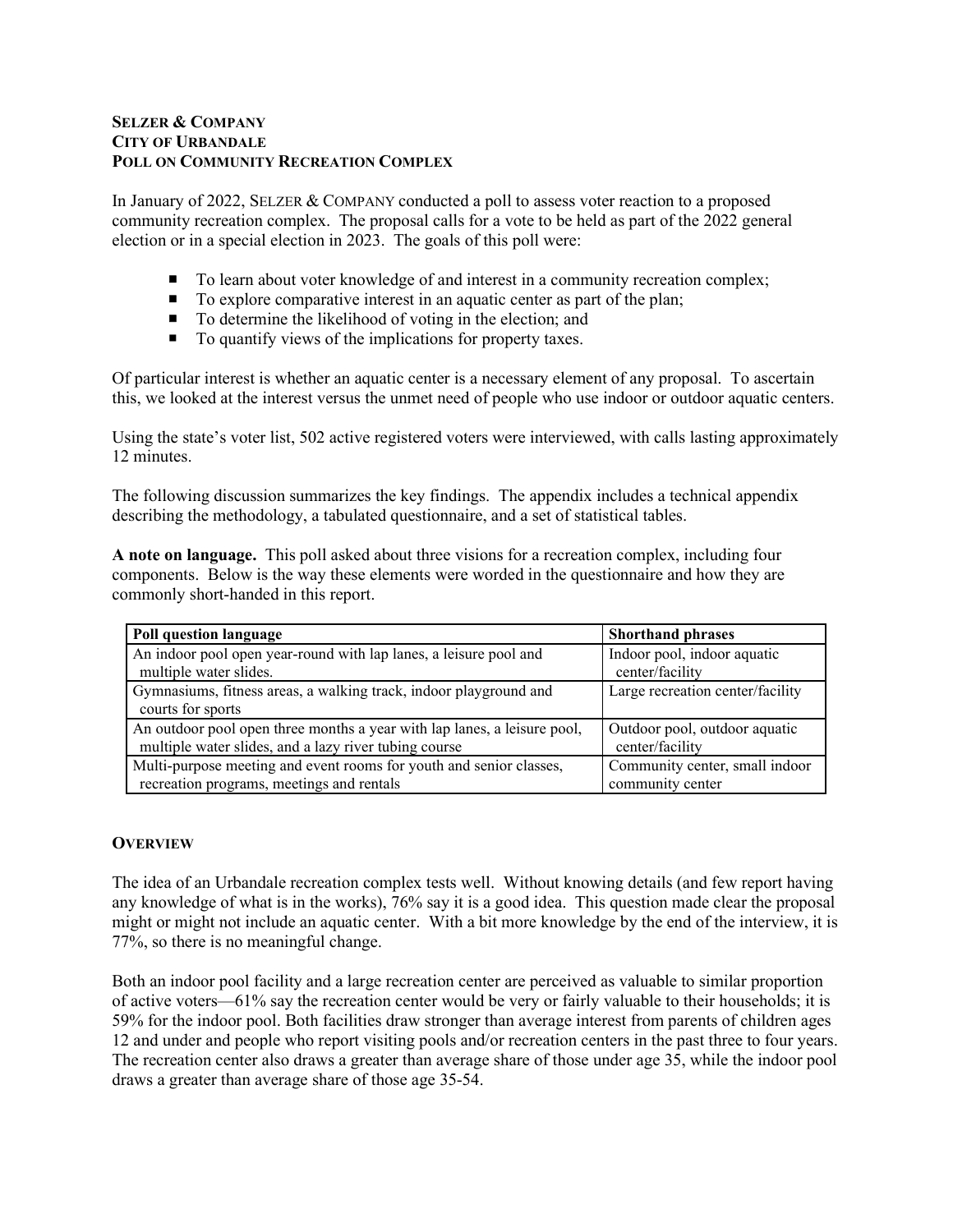A forced-choice question shows the indoor pool option to be important to a larger share of Urbandale voters, with 41% saying it is the most important element. That compares to 29% for the large recreation center.

More than half of our sample (54%) say they would definitely vote if the question of building a community recreation complex were on the ballot. Their answers to key questions do not differ much from the overall average. In addition, past election participation does not reveal a substantive divide in opinions on the proposals; there is no difference we can see in these data to holding a special election or adding a referendum to a general election ballot.

The range of a property tax increase to support whatever facility is built is acceptable to a solid majority. Six in ten (60%) say an increase of \$80-\$120 per year for a home valued at \$200,000 seems about right, with 3% saying it might be too little. That is twice as many as say this increase is too much (29%).

The overall finding is solid voter support for the idea and for two of the components tested, with little resistance to cost.

## **KEY FINDINGS**

Here is more detail to explain the findings in depth.

**A strong majority of Urbandale active registered voters think a community recreation complex is a good idea.** Few Urbandale voters know much about any proposal for a new community recreation complex **(Q.1)**. In a cold read of the concept **(Q.2)**, the proposal of a new community recreation complex that might or might not include an aquatic center is deemed a good idea by two in three voters (76%). Just one in 10 (10%) say it seems to be a bad idea, with 13% saying they don't know enough to say (10%) or are unsure (3%).

Those most likely to say it is a bad idea include disproportionate numbers of those who report having not used a public or private pool or aquatic center in the last three to four years (25%) and those who have not used a public or private recreation facility in the past three or four years (20%).

It's worth noting that 56% of those who say initially the idea is a bad one are aged 55 and over, compared to 40% of active voters overall.

**Few know much about the concept (Q.1).** A full 81% say they know nothing much at all, with most of the rest, 16%, saying they know just a little bit. So, with most hearing of the concept for a first time, a large majority reacts positively.

**Vote timing seems unimportant.** There's little difference in perception of the project's merit based on vote history. Majorities who vote in presidential, mid-term, and city/special elections all say this is a good idea.

That said, people who vote in city/special elections are more likely to say they would vote if this proposal were on the ballot **(Q.10)**. They are just slightly less likely to deem the project a good idea on first hearing of it, but it's still two in three voters (69%, versus 76% overall in **Q.2**). Still, two in three in favor of the project is a big number.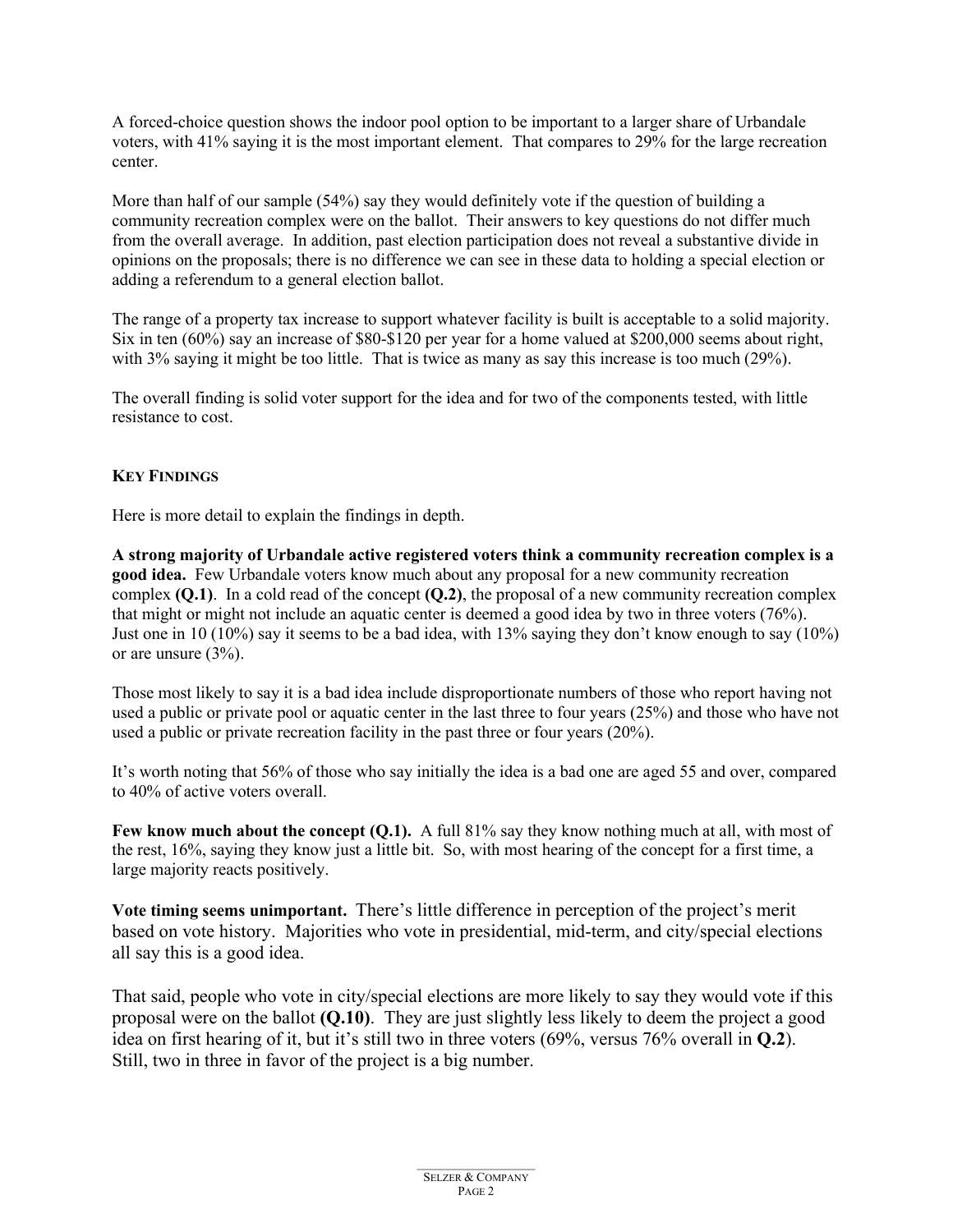# **76% Overall saying it is a good idea for the City of Urbandale to build**

- Voters in presidential elections
- 74% Voters in mid-term elections
- 69% Voters in city/special elections

This measure of voter support shifts just a little from the beginning of the interview (76-10%) to the end of the interview when they have more information about the proposal and the question is re-asked (77- 16%). Much of that growth in the proportion saying bad idea is among those who report no visits to recreation centers in the past few years (35%, up from 25% at the start) and those who report no pool visits in that same timeframe (27%, up from 20%).

**Cost appears not to be a barrier (Q.7).** After hearing an explanation of how the three proposals could affect property taxes, a majority of 60% say what is proposed (between \$80 and \$120 per year on a home valued at \$200,000) seems about right. Most of the rest (29%) say it is too much. Those most likely to say the proposed tax hike is too much are those who have not visited a recreation center (46%), have not visited a pool (40%) and those age 55 and over (41%).

**Perceived value (Q.3).** Asked about value of the components of the recreation complex individually, three of the four are rated very valuable by at least one in three voters. The multi-purpose meeting and events room community center was perceived as very valuable by just 23%. Here is how the other components break by key subgroups answering each would be very or fairly valuable:

# **61% Gymnasiums, fitness areas, etc.: Very or fairly valuable**

- Children 12 or under in household
- 76% 20+ pool visits in past few years<br>72% Lived in Urbandale less than  $10 \text{ y}$
- Lived in Urbandale less than 10 years
- 71% Under age 35
- 71% 20+ recreation center visits

### **59% Indoor pool open-year round: Very or fairly valuable**

- 83% Child 12 or under in household
- 77% 20+ pool visits in past few years
- 73% Visited Clive/WDSM pool<br>70% Age 35-54
- Age 35-54

### **51% Outdoor pool open three months a year: Very or fairly valuable**

- 78% Child 12 or under in household
- 70% 20+ pool visits in past few years
- 67% Visited Clive/WDSM pool
- 64% Age 35-54
- 61% Lived in Urbandale less than 10 years

Parents with children ages 12 and under make up about one in four voter households (27%). They show outsized interest in pools.

**Those seeing the least value in the components are older and report no visits to pools or recreation facilities.** Here is how the other components break by key subgroups answering each would be just somewhat or not that valuable: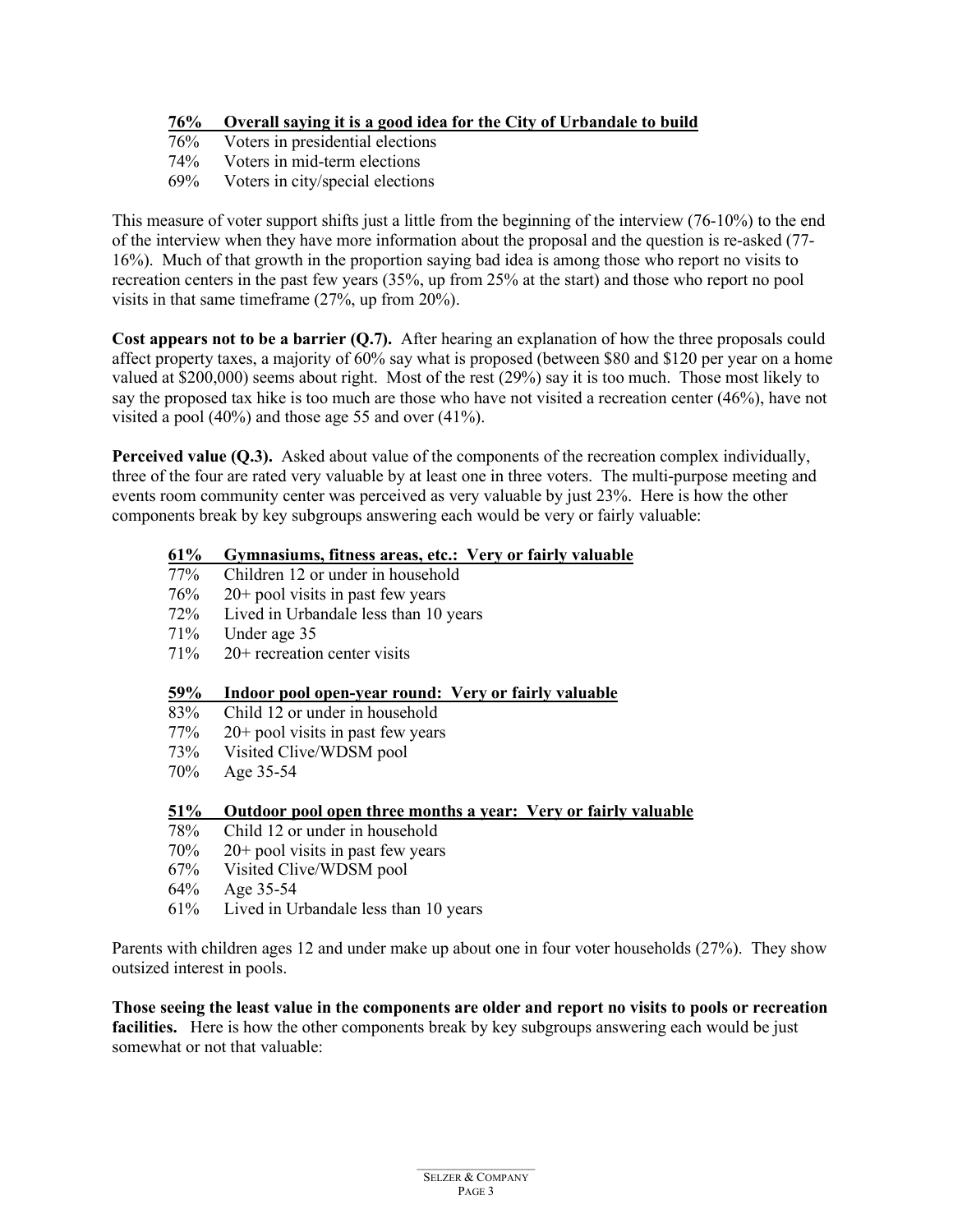| 58% |  | Multi-purpose meeting and event rooms: Just somewhat or not that valuable |
|-----|--|---------------------------------------------------------------------------|
|     |  |                                                                           |

72% No visits to recreation facilities

## **49% Outdoor pool open three months a year: Just somewhat or not that valuable**

73% No pool visits

- 69% No visits to recreation facilities
- 63% Respondent age 65 or older
- 62% Someone age 55 or older in the household

#### **41% Indoor pool open-year round: Just somewhat or not that valuable**

- 66% No pool visits
- 63% No visits to recreation facilities

#### **38% Gymnasiums, fitness areas, etc.: Just somewhat or not that valuable**

- 65% No visits to recreation facilities
- 56% No pool visits
- 53% Age 65 or older

**A majority of voters see value in indoor and outdoor aquatic options.** However, an indoor facility garners more support among those who report visiting a pool in recent years (80% say this would be valuable in **Q.4b**) than an outdoor options (67% in **Q.4c**).

**Responding to a forced choice, an indoor aquatic center gains more support than a large recreation center (O.8).** Even though the two were rated about the same value independently, if choosing the one they say is most important, more voters (41%) say the indoor aquatic center than the recreation center (29%). An outdoor pool has fewer voters saying it's most important, with just 16% opting for that proposal.

**Urbandale is home to slightly more recreation center users than swimming pool users.** About one in four (27%) of Urbandale voters say no one in their households has visited a private or public pool in the past three or four years **(Q.4a)**. The same can be said for 20% with regard to recreation centers **(Q.6)**. The bigger difference is in how many use each type of facility the most. It's 23% who report visiting pools 20 times or more, compared to 39% who report 20 or more visits to recreation centers.

**A majority of all pool users report using pools in Clive or West Des Moines.** Here is where these Urbandale voters are visiting pools:

- 60% to public pools in Clive or West Des Moines
- $\blacksquare$  40% to private pools at YMCAs
- $\blacksquare$  35% to private pools at homes of people they know
- $\blacksquare$  32% to private pools at health clubs
- $\blacksquare$  30% to public pools in Des Moines

**In summary.** This initial test of the idea of city-built and -managed recreation complex wins strong support, with three in four saying this is a good idea. A majority (60%) say the potential property tax increase (\$80 to \$120 per year for a home valued at \$200,000) seems about right. The 29% who say this is too much include disproportionate numbers of those who have not used a Des Moines area pool (40%) or recreation center (46%) in the past four years, as well as those age 55 and over (41%).